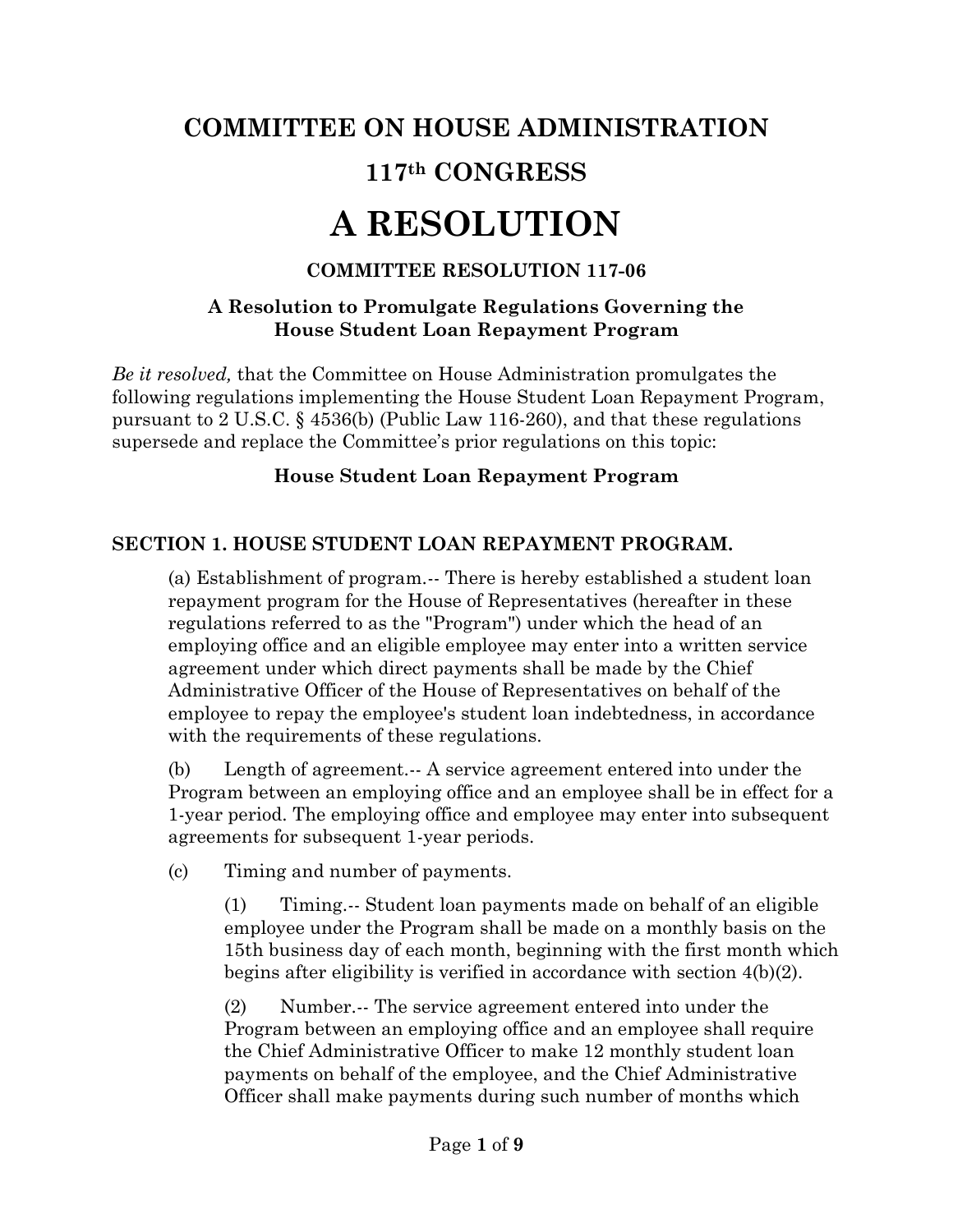occur after the expiration of the 1-year period described in subsection (b) as may be required to meet the requirement of this paragraph.

- (d) Contents of service agreements.
	- (1) Contents. -- A service agreement under this section shall include
		- (A) the period during which the agreement is to be in effect;

(B) the monthly amount of the student loan payments to be made on the employee's behalf;

(C) the employee's agreement to reimburse the House of Representatives under the conditions set forth in section 3;

(D) disclosure of the terms and conditions of the Program which are provided in these regulations;

(E) such other terms and conditions to which the employing office and employee may agree (such as terms relating to job responsibilities or job performance expectations); and

(F) such other terms and conditions as may be prescribed by the Chief Administrative Officer with the approval of the Committee on House Administration of the House of Representatives.

(2) Standard service agreements.-- The Chief Administrative Officer shall establish standard service agreements that employing offices may use in participating in the Program.

#### **SEC. 2. DETERMINING AMOUNT OF PAYMENT.**

(a) In general.-- Subject to the limitations described in this section, the monthly amount of the student loan payment made under the Program on behalf of an eligible employee under a service agreement with an employing office shall be an amount agreed to by the employee and the office.

(b) Individual limitations on amount of payments.

(1) In general.-- The amount of student loan payments made under all service agreements under the Program on behalf of any individual may not exceed

- $(A)$  \$833 in any month;
- (B) an aggregate amount of \$80,000 for all months; and

(C) employees that reached the former aggregate amount limit of \$60,000, becoming ineligible, are now eligible to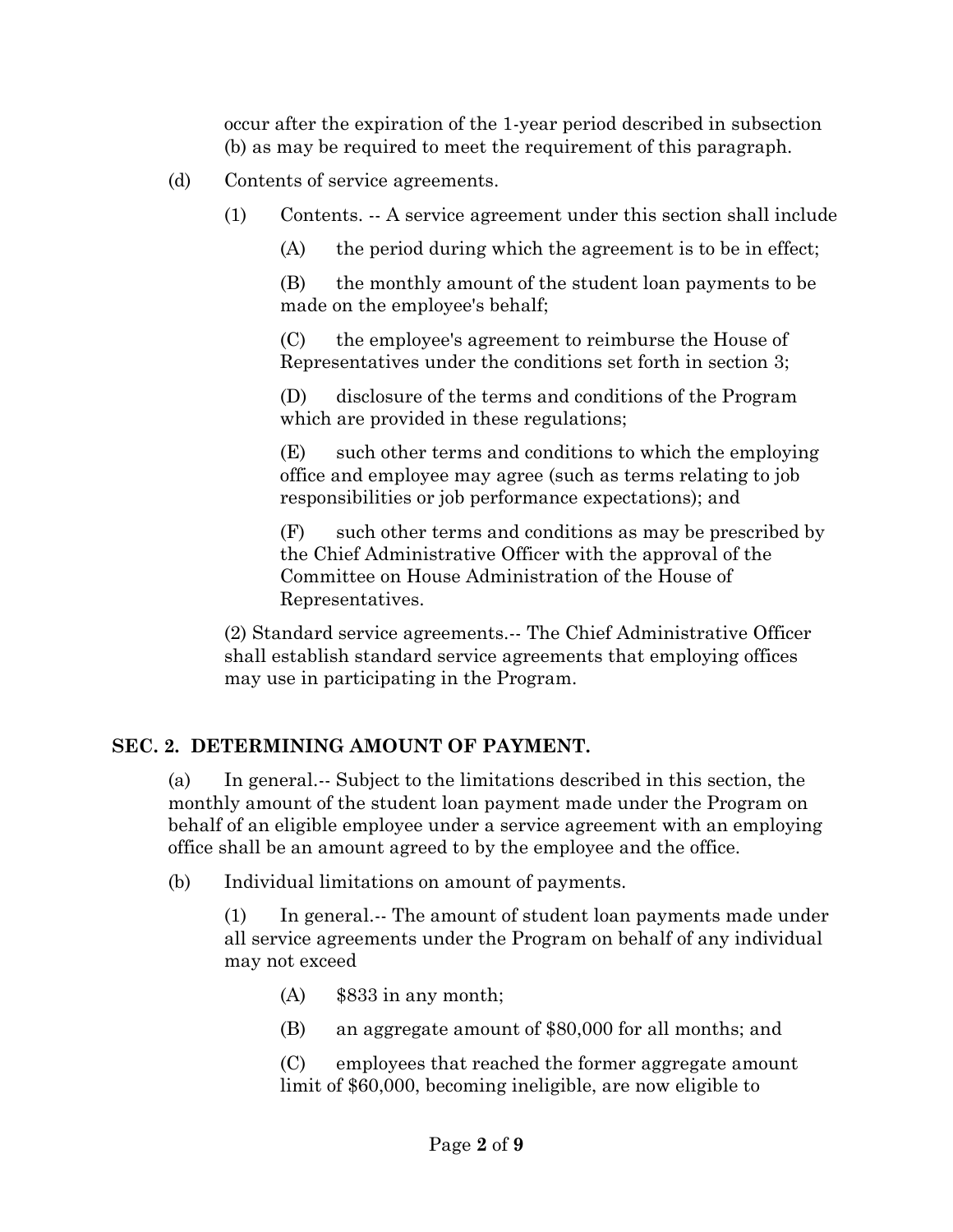participate and permitted to utilize the additional \$20,000 to reach a total aggregate amount of \$80,000.

(2) Payments included in gross compensation limitations.- - Any student loan payment made under the Program on behalf of an employee in any month may not result in the sum of the payment and the compensation of the employee for that month exceeding 1/12th of the applicable limitation on the maximum gross compensation of the employee for the year.

(c) Annual limitation on amount of all payments made by employing offices.

(1) In general.-- The aggregate amount of the student loan payments made under the Program during a calendar year on behalf of all employees of an employing office may not exceed the office's annual aggregate payment limit for the year.

(2) Reduction in payments for insufficient amounts.

(A) In general.-- If the aggregate amount of student loan payments required to be made on behalf of all eligible employees of an employing office during a calendar year is greater than the office's annual aggregate payment limit for the year, the Chief Administrative Officer shall reduce the amount of each monthly payment made on behalf of eligible employees of the office by such uniform percentage as the Chief Administrative Officer determines necessary to ensure that the aggregate amount of all such payments made on behalf of such employees during the year will equal such limit.

(B) Reduction as grounds for termination.-- For purposes of determining whether a written service agreement has been terminated under section 3(a)(2), the reduction of the amount of a payment as described in subparagraph (A) shall be treated as a failure to make a student loan payment as required under the agreement, except that the eligible employee involved may waive the termination and permit the agreement to continue in effect.

(3) Annual aggregate payment limit defined.

(A) In general.-- The "annual aggregate payment limit" for a calendar year with respect to an employing office means

> (i) in the case of an employing office which is the personal office of a Member of the House of Representatives (including a Delegate or the Resident Commissioner to the Congress), an amount equal to 3.5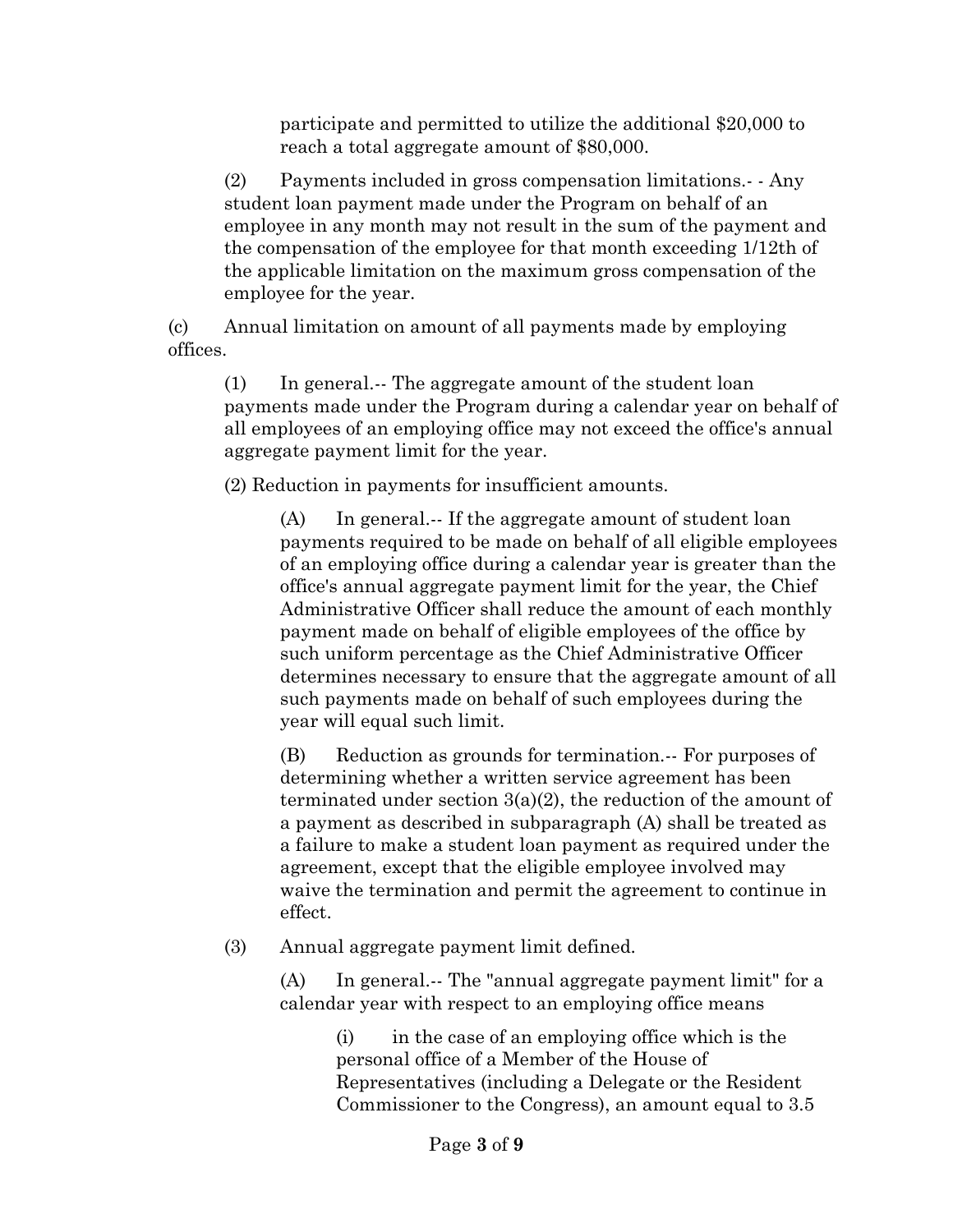percent of the average Member's Representational Allowance for all such offices for the year; or

(ii) in the case of any other employing office, an amount equal to 3.5 percent of the total amount made available for salaries and expenses for such office for the year.

(B) Alternative in case of insufficient availability of funds.-- If the total amount available in the central account described in section 4(a) for making student loan payments in a year is less than the sum of the annual aggregate payment limits for all employing offices for the year (as determined under subparagraph (A)), the annual aggregate payment limit for the year otherwise determined under subparagraph (A) with respect to each employing office shall be reduced by such uniform percentage as the Chief Administrative Officer determines necessary to ensure that the sum of such annual limits for all employing offices for that year (as so reduced) will equal the total amount available in such account for the year.

#### **SEC. 3. TERMINATION OF AGREEMENTS; OBLIGATION TO REIMBURSE.**

(a) In general.-- A written service agreement entered into between an eligible employee and an employing office under the Program shall terminate if any of the following occurs:

(1) The employee's employment with the employing office terminates, the employee enters part-time status, unpaid status (including status as an employee on leave without pay), or temporary status (including status as an intern) with the employing office, or the employee fails to meet any of the other applicable terms and conditions of the agreement.

(A) The employee must be in an active pay status with the terminating employing office from the 1st through the 16th calendar day of the month in order to receive a payment for that respective month.

(2) The Chief Administrative Officer fails to make a student loan payment as required under the agreement, or the employing office fails to meet any of the other applicable terms and conditions of the agreement.

(3) The employee and the employing office execute a written agreement to terminate the agreement.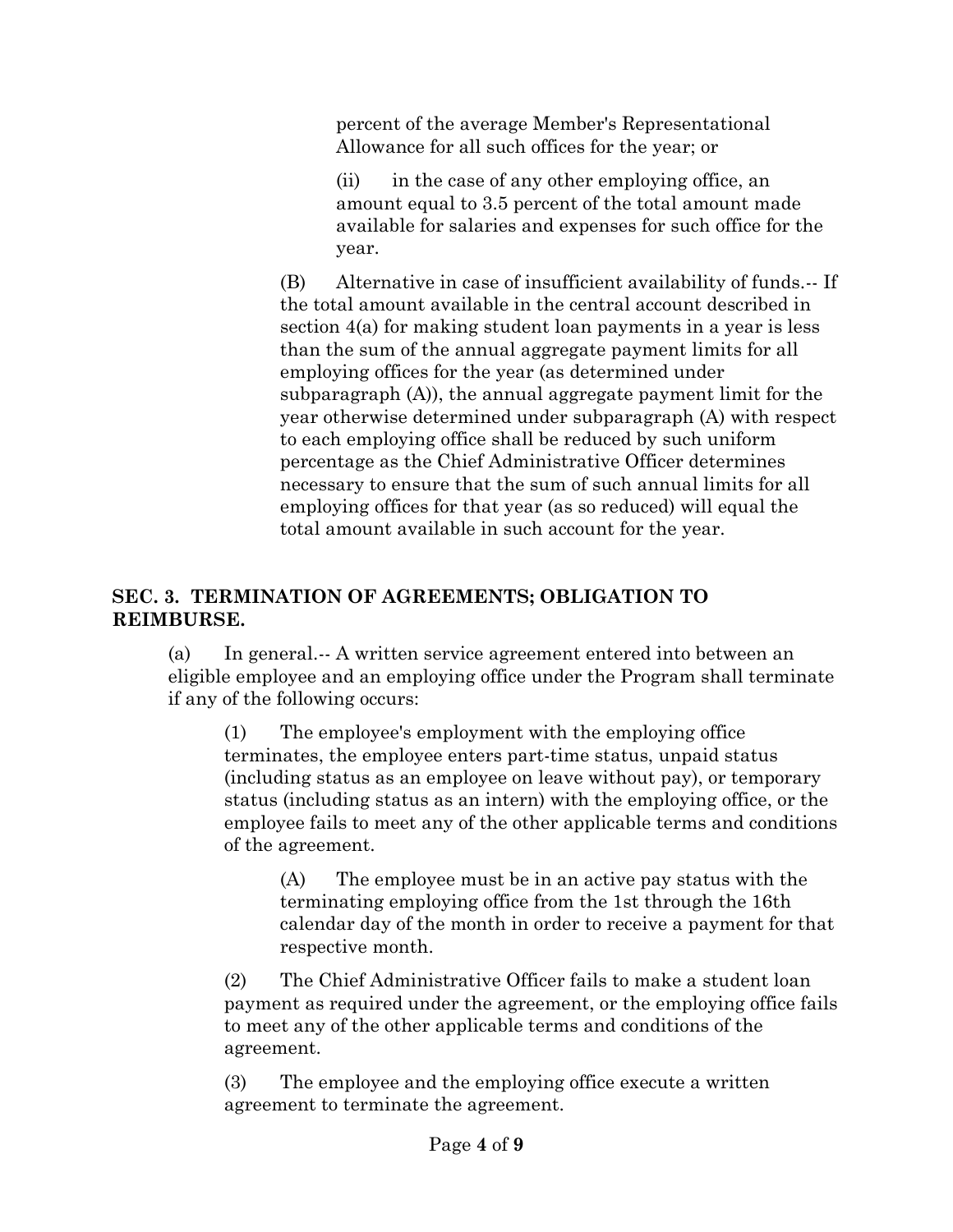(b) Permitting continuation of agreement in certain cases.-- Notwithstanding paragraph (a)(1), at the option of the employing office, the written service agreement with an eligible employee shall not terminate if the employee enters part-time or unpaid status because of illness or bereavement, or because the employee is furloughed for a reason other than for cause.

(c) Reimbursement of payments made.--

(1) In general.-- If a service agreement entered into between an eligible employee and an employing office terminates because the office terminates the employee's employment for cause or because the employee voluntarily separates from employment with the office, the employee shall reimburse the House of Representatives for the amount of all student loan payments made on behalf of the employee under the service agreement.

(A) The employing office must submit a Student Loan Repayment Program (SLRP) End Participation Form indicating the employing authority will require the employee to reimburse the U.S. House of Representatives for contributions made under the most recent 1-year SLRP Agreement that was not completed.

(2) Failure of employee to reimburse.-- If an eligible employee fails to reimburse the House of Representatives for the amount owed under paragraph (1), such amount shall be collected-

(A) under the first section of Public Law 85-492 (2 U.S.C. § 4559 (formerly codified at 2 U.S.C. § 89a)) or section 5514 of title 5, United States Code, in the case of an employee who is employed by the Federal Government (including another office of the House of Representatives); or

(B) under other applicable provisions of law, in the case of any other employee.

(3) Crediting of amounts.-- Any amount repaid by, or recovered from, an eligible employee under this paragraph shall be credited to the central account established and maintained by the Chief Administrative Officer under section 4(a).

(4) Waiver.-- Upon the termination of a service agreement on the grounds described in paragraph (1) or at any time thereafter, the employing office of the employee (including an employing office other than the office which entered into the agreement) may waive the application of this subsection with respect to the employee.

(A) If the employing office does not remit a SLRP End Participation form, the Student Loan payments disbursed under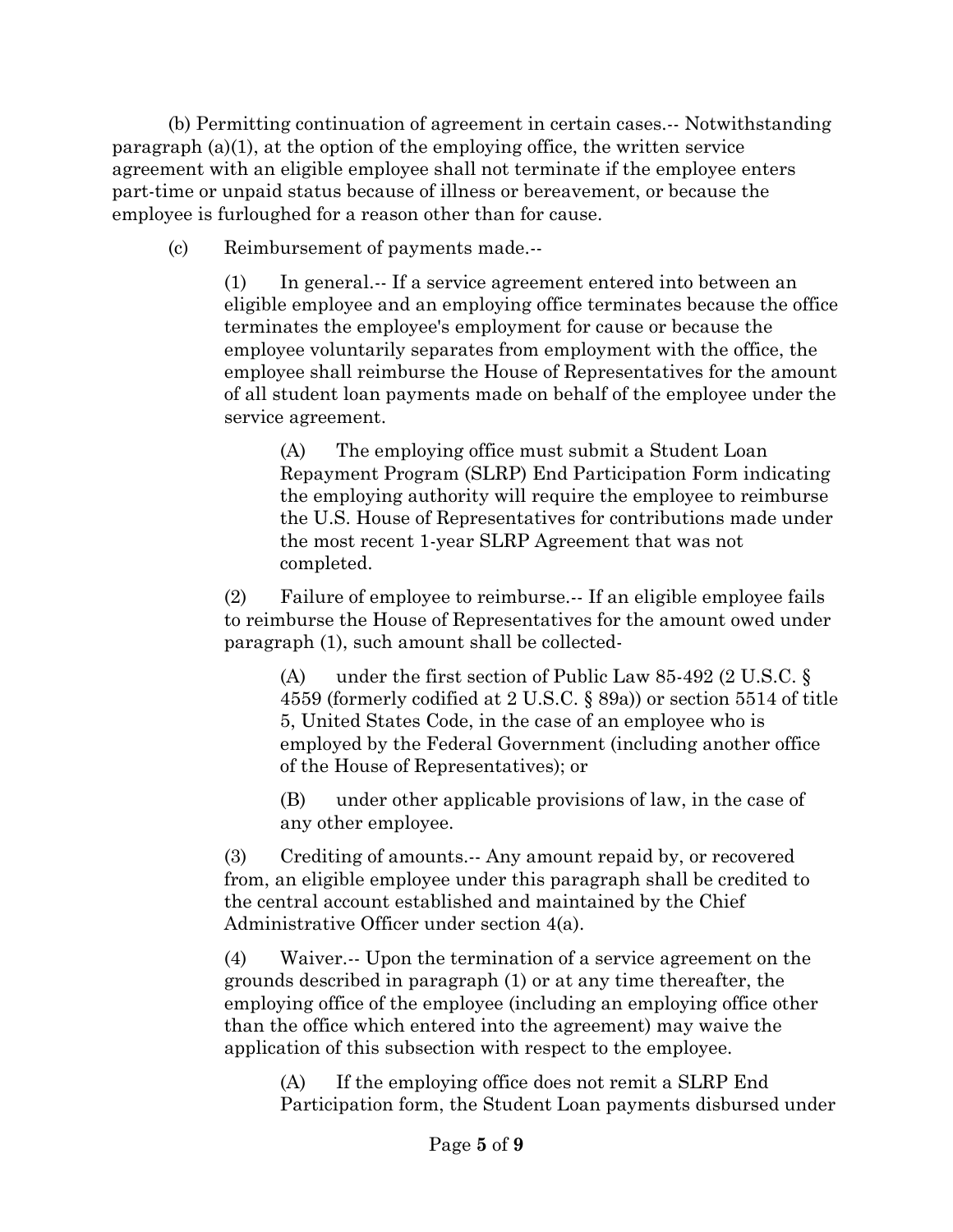the employee's most recent 1-year SLRP Agreement will not be required to be reimbursed.

#### **SEC. 4. OTHER ADMINISTRATIVE MATTERS.**

(a) Central account for payments.--

(1) In general.-- The Chief Administrative Officer shall establish and maintain a central account in the House of Representatives consisting of the following amounts:

(A) Amounts appropriated for any fiscal year for making student loan payments under the Program.

(B) Amounts otherwise made available for the account, including amounts made available through the authorized reprogramming of funds.

(C) Amounts repaid by or recovered from eligible employees under section 3(c).

(D) Interest earned on balances in the account (as provided under Paragraph 4).

(2) Use of amounts.-- Amounts in the account shall be used solely for making student loan payments under written service agreements on behalf of eligible employees under the Program.

# (b) Beginning of payments.

(1) Submission of agreements.-- On entering into a service agreement with an eligible employee under these regulations, the employing office shall submit a copy of the service agreement to the Chief Administrative Officer.

(2) Verification of eligibility.-- Student loan payments may not be made under the Program with respect to an eligible employee until

(A) the Chief Administrative Officer receives the signed service agreement entered into between the employee and the employing office; and

(B) the Chief Administrative Officer has verified the employee is in a permanent benefits eligible position. Nonpermanent part-time employees are eligible to participate in the program if permission is gained for the specific situation in the form of a letter signed by the employing authority.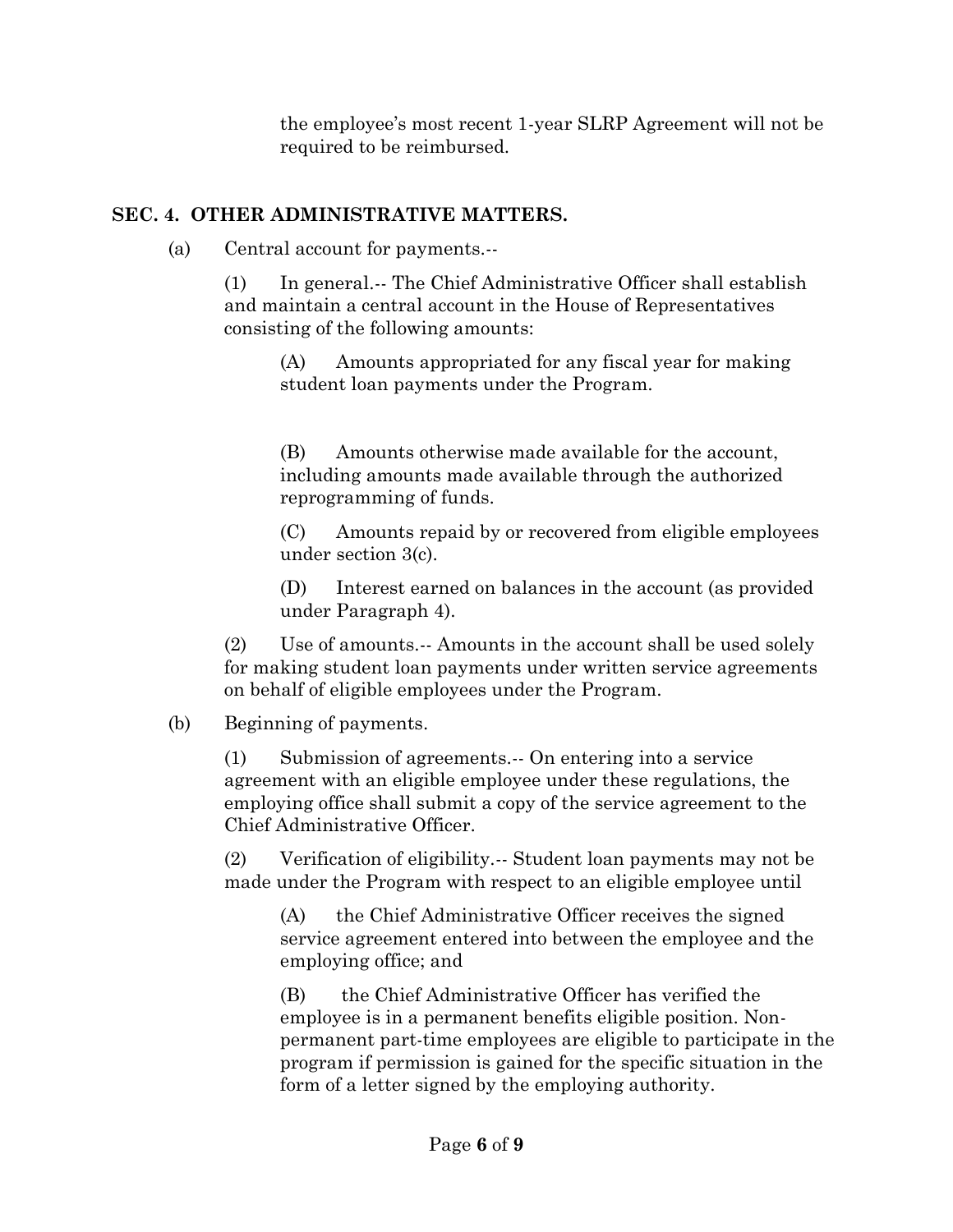(C) the Chief Administrative Officer verifies with the holder of the loan that the eligible employee has an outstanding student loan balance in repayment status that qualifies for payment under the Program. Verification can be completed with a current lender statement in the name of the employee dated within the last 30 calendar days of receipt of the statement by the Chief Administrative Officer.

(D) the employee receives at least one day of pay from the employing office that approved the Student Loan Repayment Agreement.

(c) Payment on multiple loans.-- Student loan payments may be made under the Program with respect to more than 1 student loan of an eligible employee at the same time or separately, so long as the total payments on behalf of the employee do not exceed the applicable limits under section 2(b).

(d) No payments for loans in default.-- No student loan payments may be made under the Program with respect to a student loan which is in default or arrears (past due), or if the loan is in the status of in school, grace, deferral or forbearance (exception permitted for "administrative forbearance" CARES Act).

(e) No relief from liability.-- The existence of a service agreement for making student loan payments on behalf of an eligible employee under the Program does not exempt the employee from any responsibility or liability with respect to the loan involved, and the employee shall continue to be responsible for making student loan payments on any portion of the loan that continues to be the employee's responsibility.

(f) No right to continued employment.-- A service agreement entered into under the Program between an employing office and an eligible employee may not be construed to create a right to, promise of, or entitlement to the continued employment of the eligible employee by the employing office.

(g) No entitlement.-- A student loan payment under the Program may not be construed to be an entitlement for any eligible employee.

(h) Treatment of payments for purposes of benefits and taxes.--To the extent consistent with applicable law, in administering the Program, the CAO shall ensure that a student loan payment on behalf of an eligible employee

(1) shall be in addition to any basic pay and other forms of compensation otherwise payable to the employee, and shall not be basic pay of an employee for purposes of chapters 83 and 84 of title 5, United States Code (relating to retirement) and chapter 87 of such title (relating to life insurance coverage);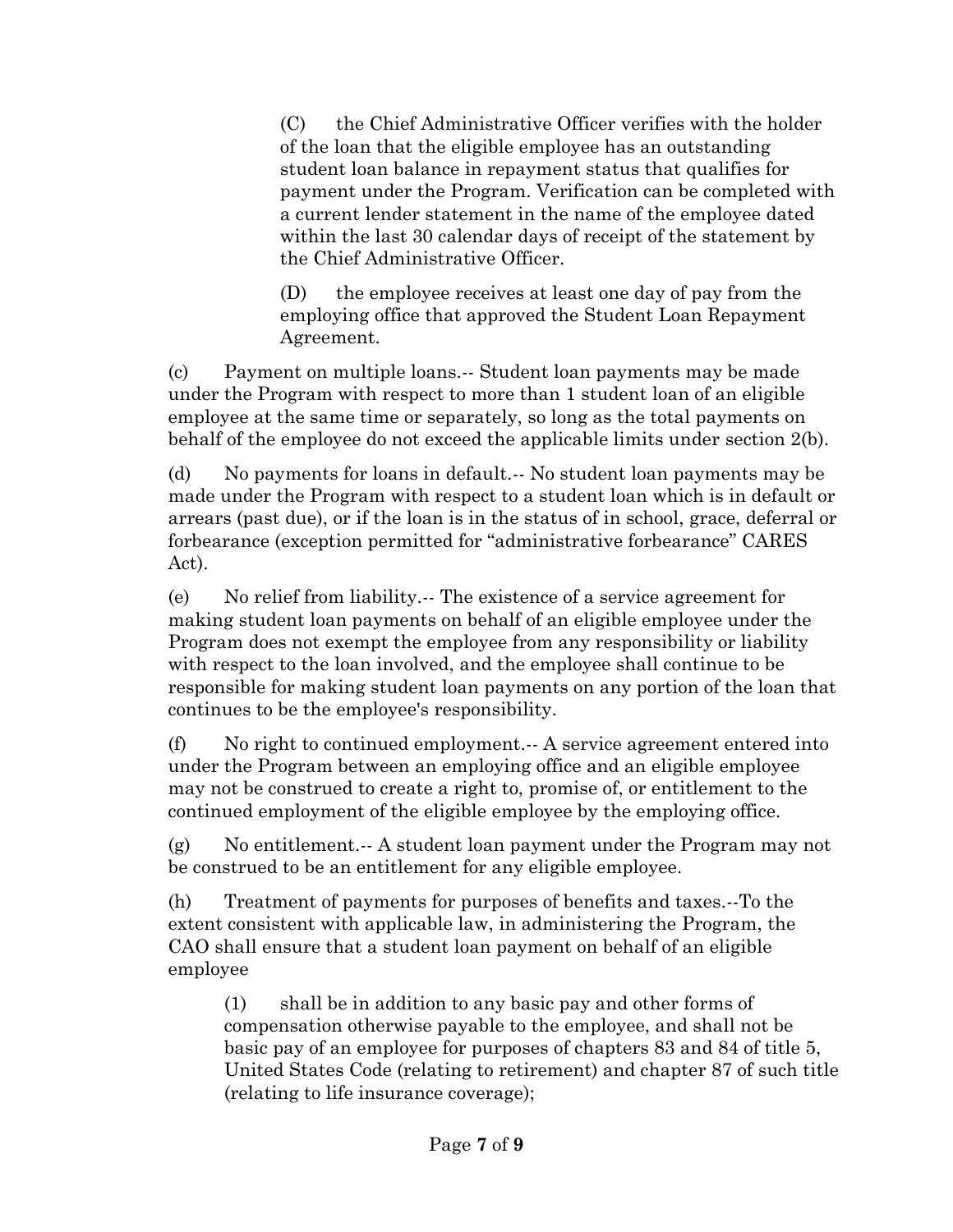(2) shall not be included in Federal wages for purposes of chapter 85 of such title (relating to unemployment compensation);

(3) shall be subject to withholding for income and employment tax obligations as provided for by law; and

(4) shall be excluded from income (tax-exempt) up to \$5,250 each calendar year for student loans "incurred by the employee for the education of the employee" with the change in 26 U.S. Code § 127 of the Internal Revenue Code (CARES Act P.L. 116-136).

- (A) The change in the Internal Revenue Code was extended with the passage of the Consolidated Appropriations Act, 2021 (P.L. 116-260) through January 1, 2026.
- (B) Federal Parent Plus loans are not subject to the exclusion from income.

# **SEC. 5. REPORTS.**

(a) In general.-- Not later than January 1 of each year, the Chief Administrative Officer shall prepare and submit to the Committees on House Administration and Appropriations of the House of Representatives a report on the Program for the fiscal year preceding the fiscal year in which the report is submitted, and shall include in the report information specifying-

(1) the number of eligible employees participating in the Program;

(2) the amounts expended for student loan payments under the Program;

(3) the amounts received as reimbursements under section 3, including amounts collected pursuant to section 3(c)(2), and information on the number of waivers granted pursuant to section  $3(c)(4)$ ; and

(4) any other information relating to the Program which is requested to be included in the report by the Committee on House Administration or the Committee on Appropriations of the House of Representatives.

(b) Confidentiality.-- Such report shall not include any information which is considered confidential or could disclose the identity of individual employees or employing offices. Information required to be contained in the report of the Chief Administrative Officer under section 105 (a) of the Legislative Branch Act, 1965 (2 U.S.C. § 104 a) shall not be considered to be personal information for purposes of this paragraph.